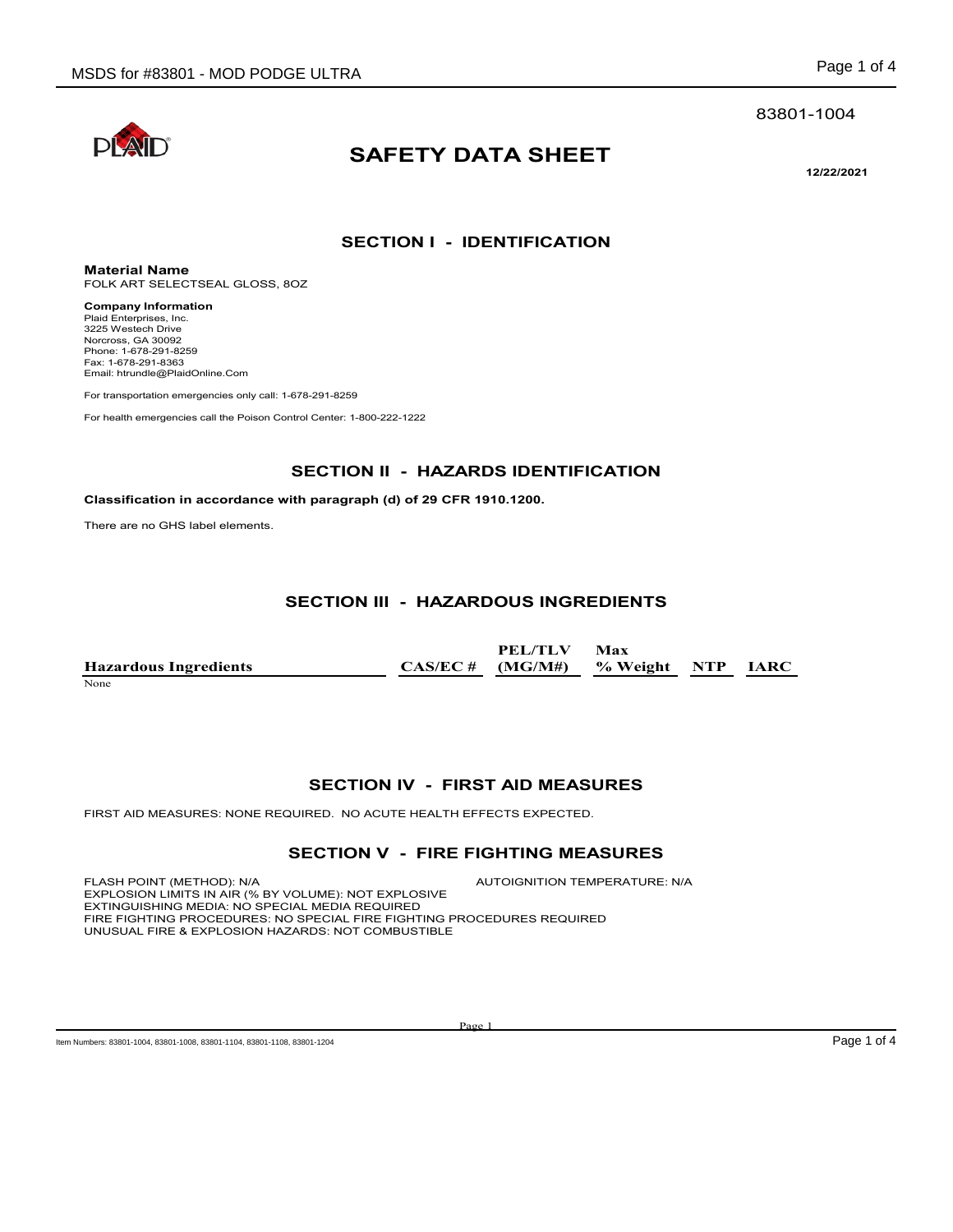### **SECTION VI - ACCIDENTAL RELEASE MEASURES**

STEPS TO BE TAKEN IN CASE A MATERIAL IS SPILLED: Clean up in accordance with all applicable regulations. Absorb spillage with noncombustible, absorbent material. For waste disposal, see Section XIII

### **SECTION VII - HANDLING AND STORAGE**

PRECAUTIONS TO BE TAKEN DURING STORAGE AND HANDLING: Good industrial hygiene practice requires that exposure be maintained below the TLV. This is preferably achieved through the provision of adequate ventilation. When exposure cannot be adequately controlled in this way, personal respiratory protection should be employed.

### **SECTION VIII - EXPOSURE CONTROLS / PERSONAL PROTECTION**

RESPIRATORY PROTECTION AND SPECIAL VENTILATION REQUIREMENTS: NONE REQUIRED OTHER PROTECTIVE EQUIPMENT (GLOVES, GOGGLES, ETC): NONE REQUIRED WORK/HYGIENE PRACTICES: NONE REQUIRED ENGINEERING CONTROLS: NONE REQUIRED

### **SECTION IX - PHYSICAL AND CHEMICAL PROPERTIES**

BOILING POINT: N/A<br>
VAPOR PRESSURE: N/A<br>
VAPOR PRESSURE: N/A SPECIFIC VAPOR DENSITY (AIR=1): N/A<br>SOLUBILITY IN WATER: N/A

FLASH POINT (METHOD): N/A<br>SPECIFIC GRAVITY: N/A REACTIVITY IN WATER: NON-REACTIVE

## **SECTION X - STABILITY AND REACTIVITY**

HAZARDOUS POLYMERIZATION PRODUCTS: N/A STABILITY: STABLE CONDITIONS TO AVOID: N/A INCOMPATIBILITY (MATERIALS TO AVOID): N/A HAZARDOUS DECOMPOSITION PRODUCTS: N/A

## **SECTION XI - TOXICOLOGICAL INFORMATION**

ACUTE EFFECTS ASSOCIATED WITH USE OF THIS MATERIAL: NONE EXPECTED The summated LD50 is >50000 mg/kg. The summated LC50 is 99999 mg/cubic meter. This product is not considered to be a known or suspected human carcinogen by NTP, IARC or OSHA (see section III)

### **SECTION XII - ECOLOGICAL INFORMATION**

HARMFUL EFFECTS KNOWN OTHER THAN THOSE ASSOCIATED WITH SUSPENDED INERT SOLIDS IN WATER.

## **SECTION XIII - DISPOSAL CONSIDERATIONS**

RCRA HAZARD CLASS (40 CFR 261): THIS PRODUCT IS NOT CLASSIFIED AS A HAZARDOUS WASTE. WASTE DISPOSAL METHOD: DISPOSE OF IN ACCORDANCE WITH FEDERAL, STATE AND LOCAL REGULATIONS.

## **SECTION XIV - TRANSPORTATION INFORMATION**

U.S. DOT (49 CFR 172.101): THIS IS NOT A HAZARDOUS MATERIAL AS CLASSIFIED BY CFR 172.101.

Page 2

Item Numbers: 83801-1004, 83801-11008, 83801-1104, 83801-1108, 83801-1204 Page 2 of 4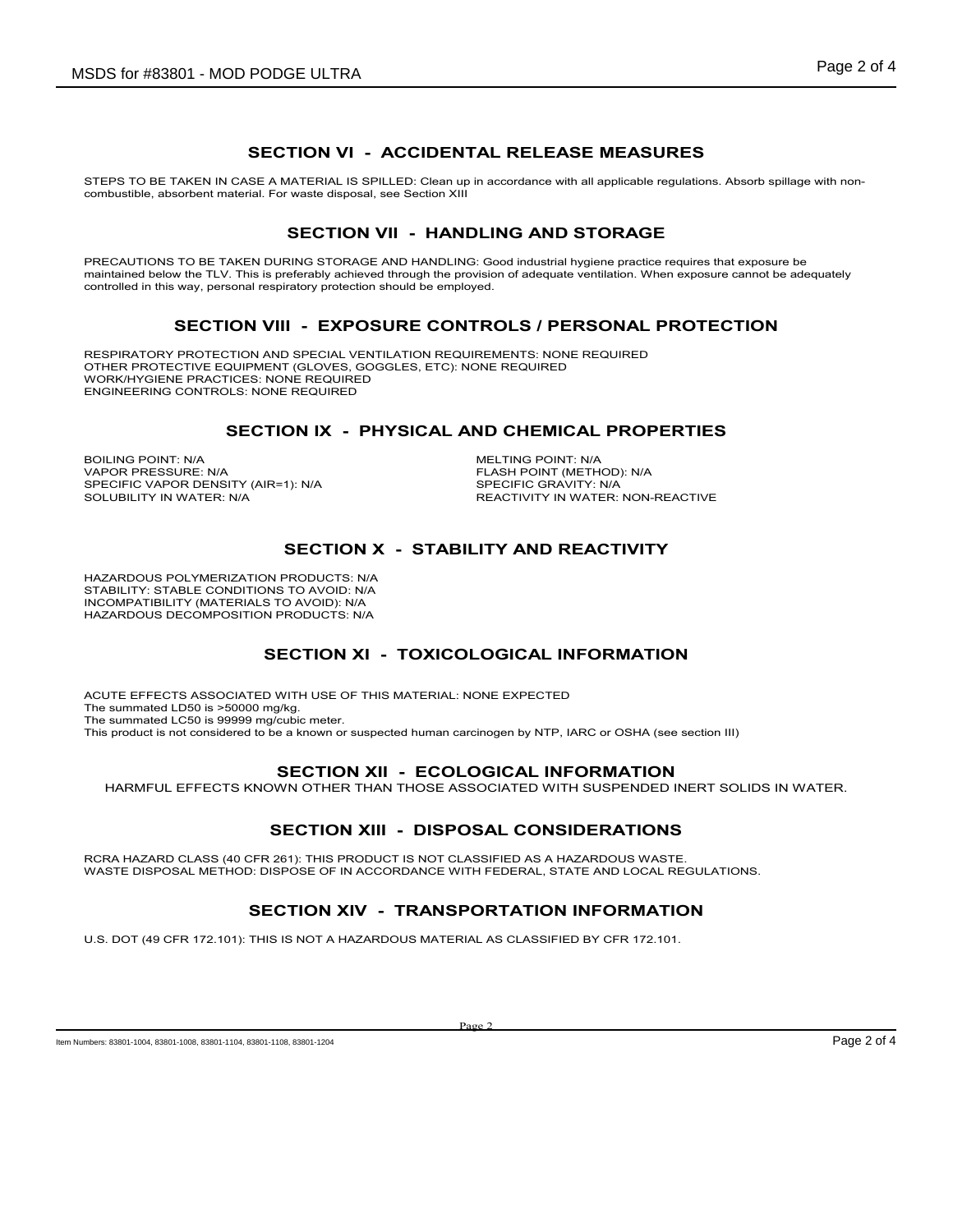### **SECTION XV - REGULATORY INFORMATION**

CONTENTS OF THIS SDS COMPLY WITH OSHA HAZARD COMMUNICATION STANDARD 29 CFR 1910.1200

EPA SARA TITLE III CHEMICAL LISTINGS: SECTION 302.4 EXTREMELY HAZARDOUS SUBSTANCES (40 CFR 355): NONE

SECTION 313 TOXIC CHEMICALS (40 CFR 372): NONE

INTERNATIONAL REGULATIONS

CANADIAN WHMIS: THIS PRODUCT IS A CONTROLLED PRODUCT UNDER CANADA'S WORKPLACE HAZARDOUS MATERIALS INFORMATION SYSTEM. IT CONTAINS THE FOLLOWING TOXIC OR HIGHLY TOXIC MATERIALS: NONE

Under CPSC's consumer product regulations (16CFR1500.3 and 150014), this product has the following required acute and chronic hazard labeling:

**NONE**

#### **SECTION XVI - OTHER INFORMATION**

Disclaimer: We believe the statements, technical information and recommendations contained herein are reliable, but they are given without warranty or guarantee of any kind. The information contained in this document applies to this specific material as supplied. It may not be valid for this material if it is used in combination with any other materials. It is the user's responsibility to satisfy oneself as to the suitability and completeness of this information for the user's own particular use.

**LAST REVISION DATE: 12/22/2021**

**Prepared by Duke OEM Toxicology**